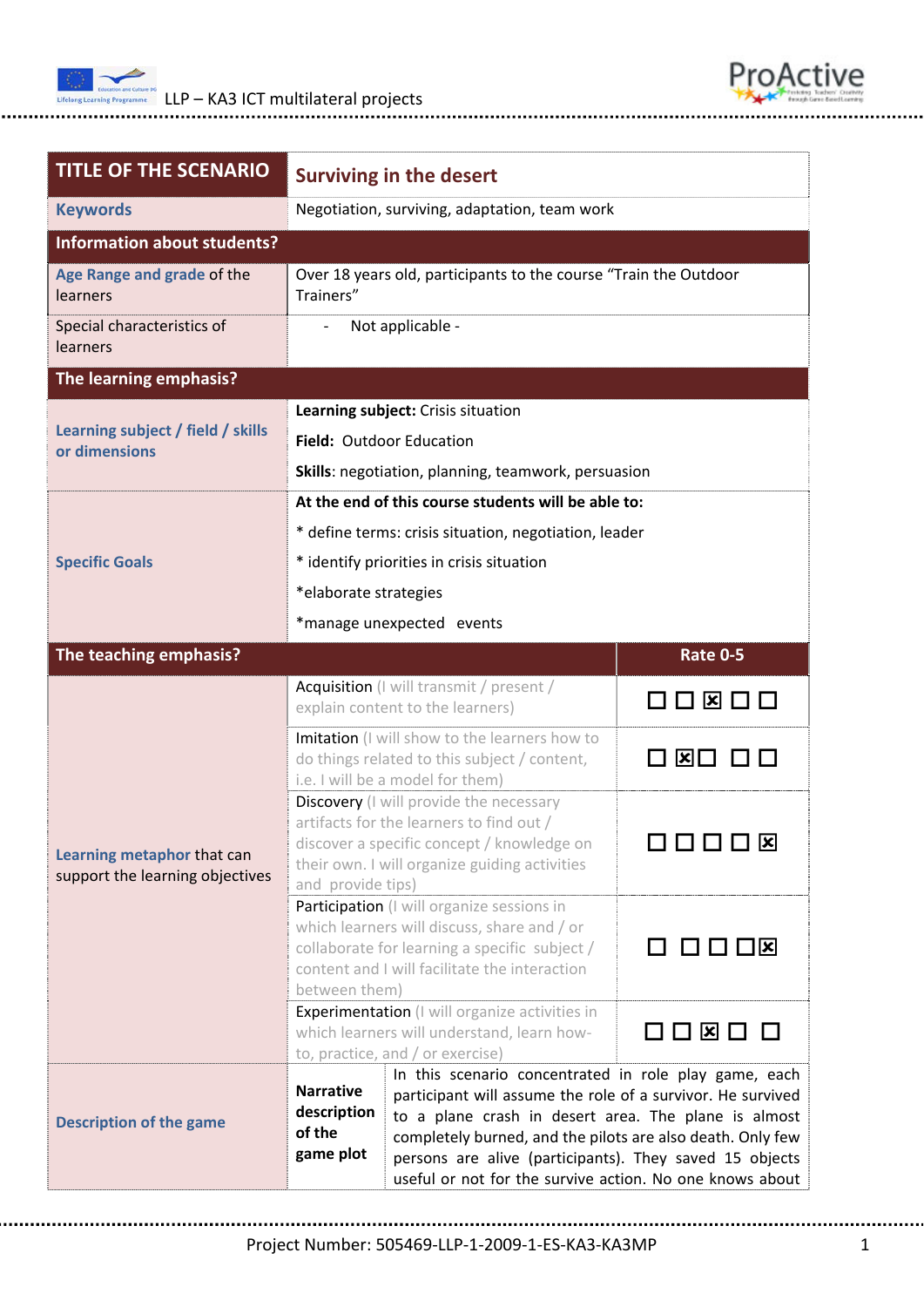

 $\frac{1}{2}$  LLP – KA3 ICT multilateral projects



|                                    |                                         | this incident, before the crash, pilot informed them that<br>there is a deviation of 100 km from the initial route, and<br>distance from the nearest human settlement.                                                                                                 |                             |                                 |  |
|------------------------------------|-----------------------------------------|------------------------------------------------------------------------------------------------------------------------------------------------------------------------------------------------------------------------------------------------------------------------|-----------------------------|---------------------------------|--|
|                                    |                                         | The accident area is arid, with cactus. The survivors are<br>not dressed properly.                                                                                                                                                                                     |                             |                                 |  |
|                                    |                                         | You can assume that:                                                                                                                                                                                                                                                   |                             |                                 |  |
|                                    |                                         | 1. the number of participants is the same with the<br>participants' number (no more than 14 but even<br>number)                                                                                                                                                        |                             |                                 |  |
|                                    |                                         | 2. the group decided to stay together                                                                                                                                                                                                                                  |                             |                                 |  |
|                                    |                                         | 3. all saved objects are in good condition.                                                                                                                                                                                                                            |                             |                                 |  |
|                                    |                                         | In first session, there is an individual task for each<br>participant: he has to give individual score to the objects.<br>He has to evaluate each object importance in relation with<br>survival, using a scale from 1 to 15 (1 most important, 15<br>less important). |                             |                                 |  |
|                                    |                                         | In second session, students are divided in two groups, and<br>each group must agree on a new scale for grading objects.<br>Also, a strategy for survival strategy must be elaborated.<br>The two decisions have to be generally accepted into each<br>group.           |                             |                                 |  |
|                                    | Goals                                   | Third session is a direct confrontation between groups,<br>negotiation on the two decisions. Strategies, negotiation<br>are established by the participants. The result become<br>final when is validated by all members.                                              |                             |                                 |  |
|                                    |                                         | General scope: group survival                                                                                                                                                                                                                                          |                             |                                 |  |
|                                    |                                         | Individual scope:                                                                                                                                                                                                                                                      |                             |                                 |  |
|                                    |                                         | * negotiation of the object into the group                                                                                                                                                                                                                             |                             |                                 |  |
|                                    |                                         | * negotiation of the strategy into the group                                                                                                                                                                                                                           |                             |                                 |  |
|                                    |                                         | * convincing other participants about the final decisions.                                                                                                                                                                                                             |                             |                                 |  |
|                                    |                                         | Outdoor trainer                                                                                                                                                                                                                                                        |                             |                                 |  |
|                                    | <b>Characters</b>                       | Survivals (it can assume that the number of participants is<br>equal with the number of survivals, but no more than 14<br>participants, even numbers)                                                                                                                  |                             |                                 |  |
|                                    | <b>Scenes</b>                           | A virtual space in which the conditions described above<br>are meet.                                                                                                                                                                                                   |                             |                                 |  |
|                                    |                                         |                                                                                                                                                                                                                                                                        | <b>Learning</b><br>settings | <b>Estimated</b><br><b>Time</b> |  |
| <b>Narrative Description of</b>    | Before the game:                        |                                                                                                                                                                                                                                                                        | In the                      | 15 min                          |  |
| learning activities - step by step | Trainer will present the most important |                                                                                                                                                                                                                                                                        | classroom                   |                                 |  |

Project Number: 505469‐LLP‐1‐2009‐1‐ES‐KA3‐KA3MP 2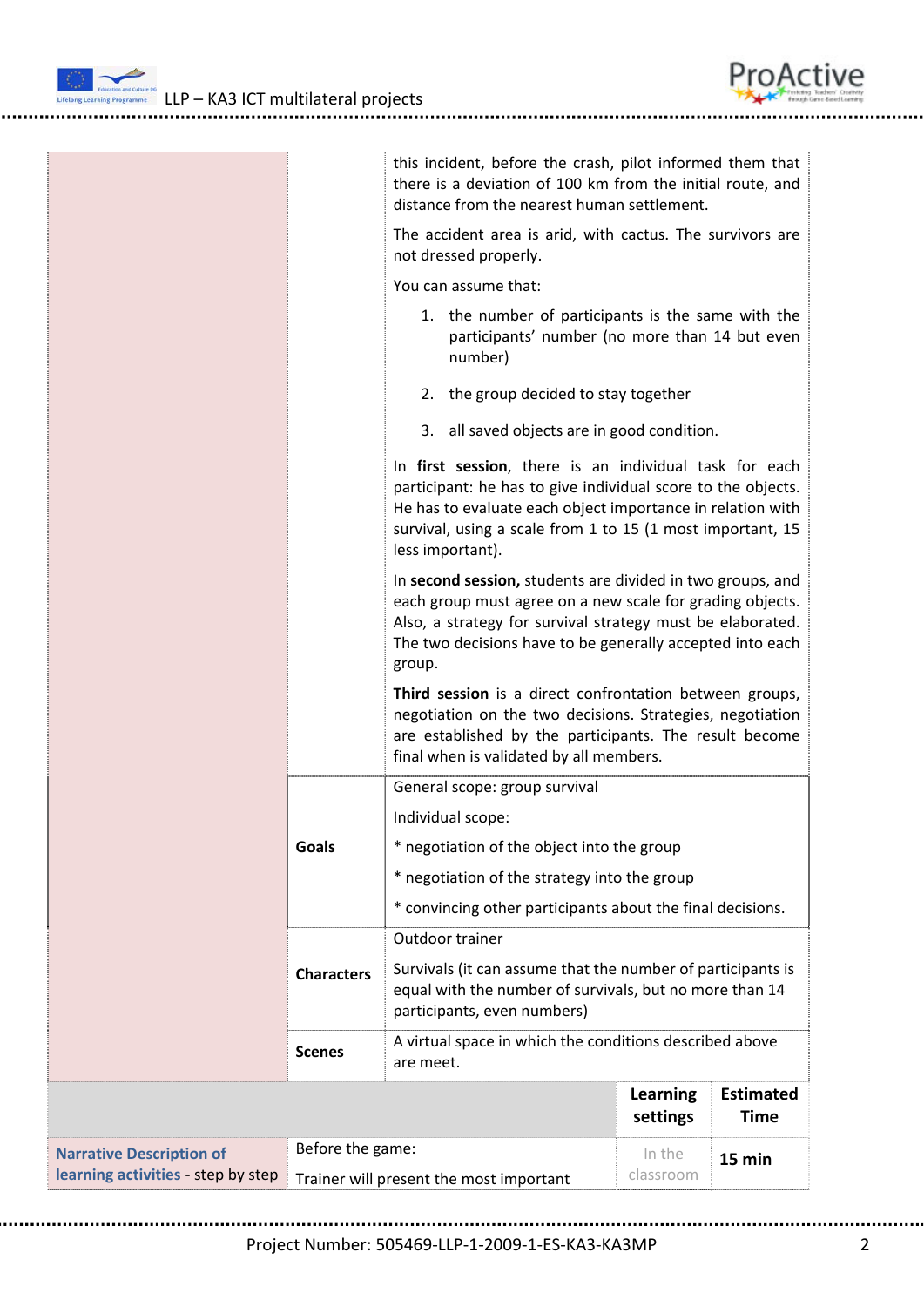

| organization and structuring         |                                           | aspects related to the scenario and action<br>plan.                                                                                                     | / Online                |                          |  |
|--------------------------------------|-------------------------------------------|---------------------------------------------------------------------------------------------------------------------------------------------------------|-------------------------|--------------------------|--|
|                                      |                                           | During the game:                                                                                                                                        | In the                  | <b>Session 1</b>         |  |
|                                      |                                           | classroom<br>During the game, trainer has the role of<br>/ Online /<br>observer and sometimes mediator watching<br>on participants' behavior:<br>In the |                         | 15 min                   |  |
|                                      |                                           |                                                                                                                                                         |                         | <b>Session 2</b>         |  |
|                                      |                                           | * individually (persuasion and negotiation<br>related to objects classification, reasoning)                                                             | classroom<br>/ Online / | 30 min                   |  |
|                                      |                                           | * as part of the group<br>* efficiency for each group depending on the                                                                                  | <b>Session 3</b>        |                          |  |
|                                      |                                           | adopted strategy (assigning a leader for                                                                                                                | <b>50 min</b>           |                          |  |
|                                      |                                           | negotiation on behalf of the group,<br>pertinent comments and arguments).                                                                               |                         |                          |  |
|                                      |                                           | After the game:                                                                                                                                         |                         |                          |  |
|                                      |                                           | Debriefing session. Discussions with all                                                                                                                |                         |                          |  |
|                                      |                                           | students about attitudes, dialogue,                                                                                                                     | classroom<br>/ Online   | 10 min                   |  |
|                                      |                                           | communication problems, what was the rate<br>of accomplishing scopes                                                                                    |                         |                          |  |
|                                      |                                           |                                                                                                                                                         |                         | <b>Total: 120</b><br>min |  |
|                                      | How will I evaluate students?             |                                                                                                                                                         |                         |                          |  |
|                                      |                                           | Recorded session<br>➤                                                                                                                                   |                         |                          |  |
| <b>Evaluation approach</b>           |                                           | Participants' attitudes, arguments during the game, language                                                                                            |                         |                          |  |
|                                      |                                           | used.<br>$\triangleright$ Continuous monitoring                                                                                                         |                         |                          |  |
|                                      |                                           | What will learners need in order to achieve learning objectives?                                                                                        |                         |                          |  |
| <b>Prerequisite</b>                  |                                           | $\triangleright$ Computer use – basic level, especially typewriting<br>Theoretical concepts<br>➤                                                        |                         |                          |  |
| <b>Settings and materials</b>        |                                           | $\triangleright$ A lab with blackboard and computers for each student                                                                                   |                         |                          |  |
|                                      |                                           | Power point presentation<br>"Surving in the desert" game                                                                                                |                         |                          |  |
|                                      | What is needed to implement the scenario? |                                                                                                                                                         |                         |                          |  |
|                                      |                                           | > <eutopia></eutopia>                                                                                                                                   |                         |                          |  |
| <b>Applications</b><br>involved      | Mandatory                                 | <b>Accounts on EUTOPIA Server</b><br>⋗                                                                                                                  |                         |                          |  |
|                                      | Optional                                  | Accounts on a platform for synchronous communication                                                                                                    |                         |                          |  |
| <b>Infrastructure</b><br>/ equipment |                                           | Internet connection<br>➤                                                                                                                                |                         |                          |  |
|                                      | Mandatory                                 | A computer per learner<br>➤                                                                                                                             |                         |                          |  |
|                                      | Optional                                  | $\triangleright$ A computer for trainer<br>LCD projector<br>➤                                                                                           |                         |                          |  |
|                                      |                                           | Online resources<br>➤                                                                                                                                   |                         |                          |  |
| <b>Learning Resource Type</b>        |                                           |                                                                                                                                                         |                         |                          |  |
| <b>Time / Space resources</b>        |                                           | A room with computers and internet connection<br>➤<br>Estimated time: 2 hours                                                                           |                         |                          |  |
| Other things to consider             |                                           |                                                                                                                                                         |                         |                          |  |

ProActive